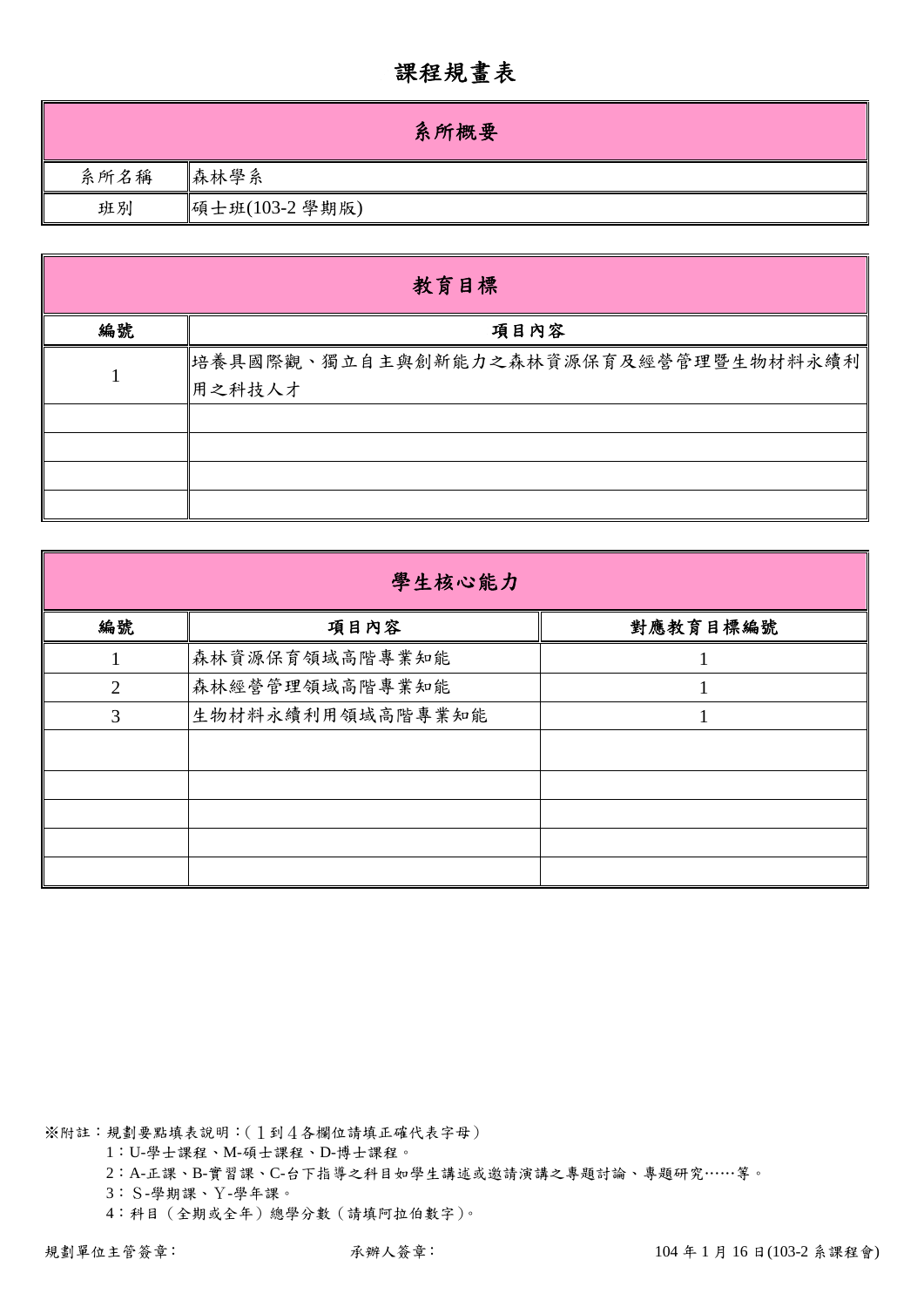課程規畫表

| 中文課程名稱              |        | 英文課程名稱                                                     |   |                | 規劃要點(附註)            |                | 對應核心能 建議修               |                | 開課單位 | 備註 |  |
|---------------------|--------|------------------------------------------------------------|---|----------------|---------------------|----------------|-------------------------|----------------|------|----|--|
|                     |        |                                                            | 1 | $\overline{2}$ | 3<br>$\overline{4}$ |                | 力編號                     | 課年級            |      |    |  |
|                     |        | 院核心課程(若無免填,請加註必修、選修)                                       |   |                |                     |                |                         |                |      |    |  |
|                     |        |                                                            |   |                |                     |                |                         |                |      |    |  |
|                     |        |                                                            |   |                |                     |                |                         |                |      |    |  |
| 必修課程                |        |                                                            |   |                |                     |                |                         |                |      |    |  |
| 碩士論文                | Thesis |                                                            | M | $\overline{C}$ | Y                   | 6              | $1-30,2-20$<br>$3 - 50$ | 2              | 森林系  |    |  |
| 森林經營與管<br>理專題(一)    |        | Seminar in Forest<br>Management and<br>Administration (I)  | M | $\mathbf C$    | Y                   | $\overline{2}$ | $2 - 100$               | 1              | 森林系  |    |  |
| 森林生物與保<br>育專題(一)    |        | Seminar in Forest Biology<br>and Conservation (I)          | M | $\overline{C}$ | Y                   | $\overline{2}$ | $1 - 100$               | 1              | 森林系  |    |  |
| 林產物性專題<br>$(-)$     | (I)    | Seminar in Physical<br><b>Aspects of Forest Products</b>   | M | $\mathsf{C}$   | Y                   | $\overline{2}$ | $3 - 100$               | 1              | 森林系  |    |  |
| 林產化性專題<br>$(-)$     | (I)    | Seminar in Chemical<br><b>Aspects of Forest Products</b>   | M | $\mathsf{C}$   | Y                   | $\overline{2}$ | $3 - 100$               | 1              | 森林系  |    |  |
| 森林經營與管<br>理專題(二)    |        | Seminar in Forest<br>Management and<br>Administration (II) | M | $\mathbf C$    | Y                   | $\overline{2}$ | $2 - 100$               | $\overline{2}$ | 森林系  |    |  |
| 森林生物與保<br>育專題(二)    |        | <b>Seminar in Forest Biology</b><br>and Conservation (II)  | M | $\mathsf{C}$   | Y                   | $\overline{2}$ | $1 - 100$               | 2              | 森林系  |    |  |
| 林產物性專題<br>$($ = $)$ | (II)   | Seminar in Physical<br><b>Aspects of Forest Products</b>   | M | $\mathsf{C}$   | Y                   | $\overline{2}$ | $3 - 100$               | 2              | 森林系  |    |  |
| 林產化性專題<br>$($ = $)$ | (II)   | Seminar in Chemical<br><b>Aspects of Forest Products</b>   | M | $\mathbf C$    | Y                   | $\overline{2}$ | $3 - 100$               | 2              | 森林系  |    |  |

1:U-學士課程、M-碩士課程、D-博士課程。

2:A-正課、B-實習課、C-台下指導之科目如學生講述或邀請演講之專題討論、專題研究……等。

3:S-學期課、Y-學年課。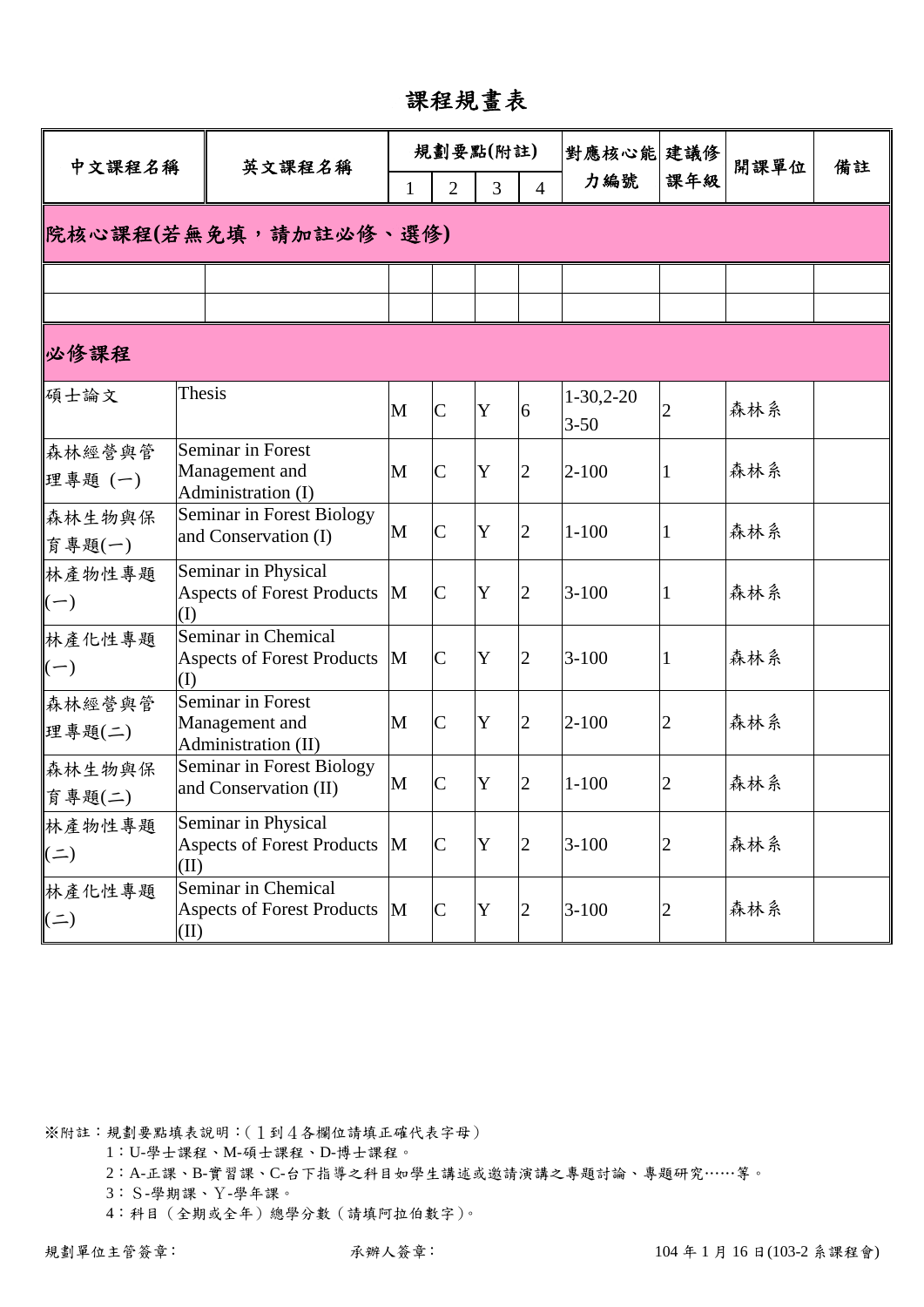課程規畫表

|                   | 英文課程名稱                                                                |   | 規劃要點(附註)       |           |                |                         | 建議             |          | 備註              |
|-------------------|-----------------------------------------------------------------------|---|----------------|-----------|----------------|-------------------------|----------------|----------|-----------------|
| 中文課程名稱            |                                                                       |   | $\overline{2}$ | 3         | $\overline{4}$ | 對應核心<br>能力編號            | 修課<br>年級       | 開課單<br>位 |                 |
| 選修課程              |                                                                       |   |                |           |                |                         |                |          |                 |
| 森林集水區經營特論         | Special Topic in Forest<br><b>Watershed Management</b>                | M | $\mathbf{A}$   | S         | 3              | $1 - 100$               | $\mathbf{1}$   | 森林系      | $102 - 2$<br>新開 |
| 數據分析與統計應用         | Data Analysis and Statistical<br><b>Applications</b>                  | M | $\mathbf{A}$   | S         | 3              | $1-35,2-35$<br>$3 - 30$ | $\mathbf{1}$   | 森林系      | $102 - 2$<br>新開 |
| 榕果生物學             | Biology of Fig and its<br><b>Associated Animals</b>                   | M | $\mathbf{A}$   | S         | 3              | $1 - 100$               | $\mathbf{1}$   | 森林系      | $100 - 2$<br>新開 |
| 製漿造紙學特論           | Special Topics in Pulping and<br>Papermaking                          | M | $\mathbf{A}$   | S         | 3              | $3 - 100$               | $\overline{2}$ | 森林系      | $100 - 2$<br>更名 |
| 生態氣候學與復育生<br>態學特論 | Special Topics on<br>Ecoclimatology and<br><b>Restoration Ecology</b> | M | $\mathbf{A}$   | S         | $\overline{2}$ | $1 - 100$               | $\mathbf{1}$   | 森林系      | $99-1$<br>新開    |
| 天然資源評估法           | <b>Natural Resources Assessment</b>                                   | M | $\mathbf{A}$   | S         | 3              | $2 - 100$               | $\mathbf{1}$   | 森林系      |                 |
| 高等遙測影像分析          | <b>Advanced Digital Image</b><br>Analysis                             | M | $\mathbf{A}$   | S         | 3              | $2 - 100$               | $\overline{2}$ | 森林系      |                 |
| 林木生長收穫學特論         | Special Topics in Growth and<br>Yield                                 | M | $\mathbf{A}$   | S         | 3              | $2 - 100$               | $\mathbf{1}$   | 森林系      |                 |
| 資源多變量分析           | <b>Resources Multivariate</b><br>Analysis                             | M | $\mathbf{A}$   | S         | 3              | $2 - 100$               | $\overline{2}$ | 森林系      |                 |
| 數位遙測影像分析          | <b>Digital Remote Sensing</b><br><b>Imagery Analysis</b>              | M | $\mathbf{A}$   | S         | 3              | $2 - 100$               | $\mathbf{1}$   | 森林系      |                 |
| 高等數位地圖學           | <b>Advanced Digital Cartography</b>                                   | M | $\mathbf{A}$   | S         | 3              | $2 - 100$               | $\overline{2}$ | 森林系      |                 |
| 森林經理學研究法          | <b>Research Methods of Forest</b><br>Management                       | M | $\mathbf{A}$   | S         | 2              | $2 - 100$               | $\mathbf{1}$   | 森林系      |                 |
| 地理資訊系統            | Geographic Information<br>System                                      | M | $\mathbf{A}$   | S         | 3              | $2 - 100$               | $\mathbf{1}$   | 森林系      |                 |
| 數位資源資訊系統          | <b>Digital Resources Information</b><br>System                        | M | $\mathbf{A}$   | S         | 3              | $2 - 100$               | $\mathbf{1}$   | 森林系      |                 |
| 高等森林測計學           | <b>Advanced Forest Measuration</b>                                    | M | $\mathbf{A}$   | S         | $\overline{3}$ | $2 - 100$               | $\overline{2}$ | 森林系      |                 |
| 林業經濟學特論           | <b>Special Topics in Forestry</b><br>Economics                        | M | $\mathbf{A}$   | S         | 3              | $2 - 100$               | $\mathbf{1}$   | 森林系      |                 |
| 法                 | 林業政策及法規研究  Research Methods in Forest<br>Policy and Law               | M | $\mathbf{A}$   | S         | 3              | $2 - 100$               | $\mathbf{1}$   | 森林系      |                 |
| 數量森林經營學           | Quantitative Approaches to<br><b>Forest Management</b>                | M | $\mathbf{A}$   | S         | 3              | $2 - 100$               | $\mathbf{1}$   | 森林系      |                 |
| 資源遙感探測            | <b>Remote Sensing of Natural</b><br>Resources                         | M | A              | S         | 3              | $2 - 100$               | $\mathbf{1}$   | 森林系      |                 |
| 掃瞄式電顯林學應用<br>技術   | Application of Electronic<br>Microscopy in Forestry                   | M | AB             | ${\bf S}$ | 3              | $1 - 80, 2 - 20$        | $\mathbf{1}$   | 植病所      |                 |

1:U-學士課程、M-碩士課程、D-博士課程。

2:A-正課、B-實習課、C-台下指導之科目如學生講述或邀請演講之專題討論、專題研究……等。

3:S-學期課、Y-學年課。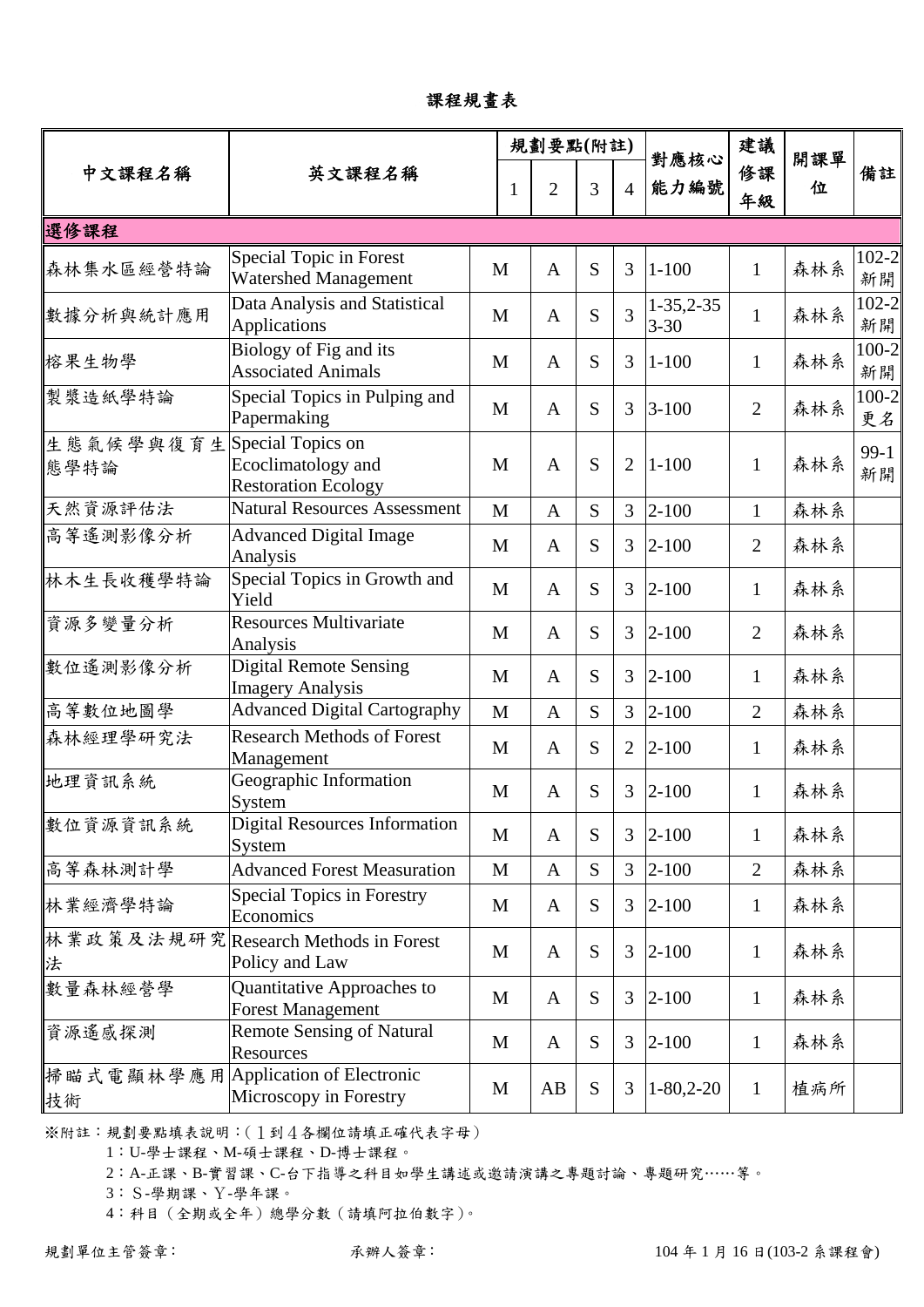| 數值分類學           | <b>Numerical Classification</b>                                    | $\mathbf{M}$ | $\mathbf{A}$  | S | $\overline{3}$ | $ 1 - 100$  | $\mathbf{1}$   | 森林系 |
|-----------------|--------------------------------------------------------------------|--------------|---------------|---|----------------|-------------|----------------|-----|
| 生化分類學           | <b>Biochemical Classification</b>                                  | M            | $\mathbf{A}$  | S | $\overline{3}$ | $1 - 100$   | $\mathbf{1}$   | 森林系 |
| 森林生態生理學         | <b>Forest Ecophysiology</b>                                        | M            | $\mathbf{A}$  | S | $\overline{3}$ | $1 - 100$   | $\overline{2}$ | 森林系 |
| 生態生理學專題實驗       | Special Topics in<br>Eco-Physiological Experiment                  | M            | AB            | S | 3              | $1 - 100$   | $\overline{2}$ | 森林系 |
| 森林生態調查與分析       | Methods of Forest Vegetation<br>Ecology                            | M            | $\mathbf{A}$  | S | 3              | $1-80,2-20$ | $\mathbf{1}$   | 森林系 |
| 現代育林問題          | <b>Issues in Contemporary</b><br>Silviculture                      | M            | $\mathbf{A}$  | S | $\overline{2}$ | $1 - 100$   | $\mathbf{1}$   | 森林系 |
| 森林美學特論          | <b>Special Topics in Forest</b><br><b>Esthetics</b>                | M            | $\mathbf{A}$  | S | 3              | $1 - 100$   | $\mathbf{1}$   | 森林系 |
| 森林防崩特論          | Special Topics in Forest and<br><b>Land Slide Control</b>          | M            | $\mathbf{A}$  | S | 3              | $1 - 100$   | $\mathbf{1}$   | 森林系 |
| 林木育種學特論         | Special Topics in Forest Tree<br><b>Breeding</b>                   | M            | $\mathbf{A}$  | S | 3              | $1 - 100$   | 1              | 森林系 |
| 樹木學特論           | Special Topics in Dendrology                                       | M            | $\mathbf{A}$  | S | $\overline{3}$ | $1 - 100$   | $\overline{2}$ | 森林系 |
| 森林生態學特論         | <b>Special Topics in Forest</b><br>Ecology                         | M            | $\mathbf{A}$  | S | 3              | $1 - 100$   | $\mathbf{1}$   | 森林系 |
| 育林學特論           | Special Topics in Silviculture                                     | $\mathbf M$  | $\mathbf{A}$  | S | $\overline{3}$ | $1 - 100$   | $\mathbf{1}$   | 森林系 |
| 林木遺傳學特論         | <b>Special Topics in Forest</b><br>Genetics                        | M            | $\mathbf{A}$  | S | 3              | $1 - 100$   | $\mathbf{1}$   | 森林系 |
| 林木遺傳參數估計        | <b>Estimation of Genetics</b><br><b>Parameters in Forest Trees</b> | M            | AB            | S | 3              | $1 - 100$   | $\overline{2}$ | 森林系 |
| 自然資源遺傳保育        | Genetic Conservation of<br><b>Natural Resources</b>                | M            | $\mathbf{A}$  | S | 3              | $1 - 100$   | $\mathbf{1}$   | 森林系 |
| 林木遺傳育種研究法       | <b>Research Methods of Forest</b><br>Genetics and Breeding         | M            | $\mathcal{C}$ | S | $\overline{2}$ | $1 - 100$   | $\mathbf{1}$   | 森林系 |
| 森林土壤學特論         | Special Topics in Forest Soil<br>Science                           | M            | $\mathbf{A}$  | S | $\overline{3}$ | $1 - 100$   | $\mathbf{1}$   | 森林系 |
| 林木菌根研究          | Tree Mycorrhizal Research                                          | M            | $\mathbf{A}$  | S | 3              | $1 - 100$   | $\overline{2}$ | 森林系 |
| 木材化學特論          | Special Topics in Wood<br>Chemistry                                | M            | $\mathbf{A}$  | S | 3              | $3 - 100$   | $\mathbf{1}$   | 森林系 |
| 木材抽出物           | <b>Wood Extractives</b>                                            | $\mathbf M$  | $\mathbf{A}$  | S | $\overline{3}$ | $3 - 100$   | $\mathbf{1}$   | 森林系 |
| 纖維素化學           | <b>Cellulose Chemistry</b>                                         | M            | $\mathbf{A}$  | S | 3              | $3 - 100$   | $\mathbf{1}$   | 森林系 |
| 木材性質學特論         | Special Topics in Wood<br>Properties                               | M            | $\mathbf{A}$  | S | 3              | $3 - 100$   | $\mathbf{1}$   | 森林系 |
| 紙張性質學特論         | Special Topics in Paper<br>Properties                              | M            | $\mathbf{A}$  | S | 3              | $3 - 100$   | $\mathbf{1}$   | 森林系 |
| 木材加工學特論         | Special Topics in Wood<br>Processing                               | M            | $\mathbf{A}$  | S | 3              | $3 - 100$   | $\mathbf{1}$   | 森林系 |
| 木材利用學特論         | Special Topics in Wood<br>Utilization                              | M            | $\mathbf{A}$  | S | 3              | $3 - 100$   | $\mathbf{1}$   | 森林系 |
| 木材膠合原理          | Theory of Wood Adhesions                                           | $\mathbf M$  | $\mathbf{A}$  | S | $\overline{3}$ | $3 - 100$   | $\mathbf{1}$   | 森林系 |
| 生物質木材膠合劑        | <b>Biomass Wood Adhesives</b>                                      | M            | $\mathbf{A}$  | S | $\overline{3}$ | $3 - 100$   | $\mathbf{1}$   | 森林系 |
| 木材膠合劑性能檢定<br>原理 | <b>Testing Theory for</b><br>Performance of Wood<br>Adhesives      | M            | $\mathbf{A}$  | S | 3              | $3 - 100$   | $\mathbf{1}$   | 森林系 |

1:U-學士課程、M-碩士課程、D-博士課程。

2:A-正課、B-實習課、C-台下指導之科目如學生講述或邀請演講之專題討論、專題研究……等。

3:S-學期課、Y-學年課。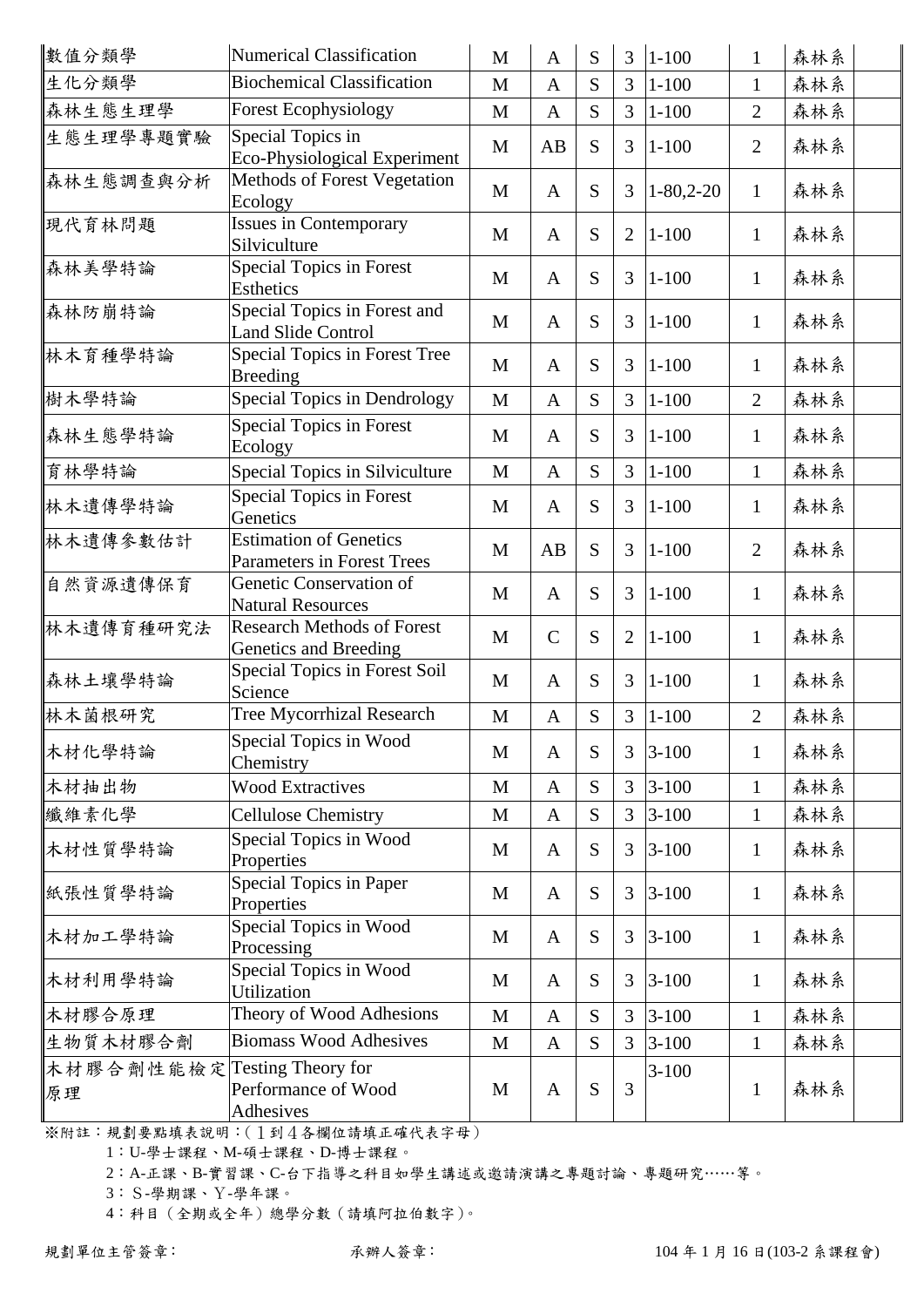| 木質材料學特論                                   | Special Topics in Wood-Based<br>Materials                                                  | $\mathbf{M}$ | $\mathbf{A}$  | S           | 3              | $3 - 100$   | $\mathbf{1}$   | 森林系 |  |
|-------------------------------------------|--------------------------------------------------------------------------------------------|--------------|---------------|-------------|----------------|-------------|----------------|-----|--|
| 樹脂化學                                      | Resin Chemistry                                                                            | $\mathbf{M}$ | $\mathbf{A}$  | S           | 3              | $3 - 100$   |                | 森林系 |  |
| 改良木材學特論                                   | Special Topics in Improved<br>Wood                                                         | M            | $\mathbf{A}$  | S           | 3              | $3-100$     |                | 森林系 |  |
| 用特論                                       | 生物質能源及化學利Special Topics on Biomass<br><b>Energy and Chemicals</b>                          | M            | $\mathbf{A}$  | S           | 3              | $3-100$     | $\mathbf{1}$   | 森林系 |  |
| 劑                                         | 再生性資源製造膠合 Adhesives from Renewable<br>Resources                                            | M            | $\mathbf{A}$  | S           | $\overline{3}$ | $3 - 100$   | $\mathbf{1}$   | 森林系 |  |
| 木材塗料學特論                                   | Special Topics in Wood<br>Coatings                                                         | M            | $\mathbf{A}$  | S           | $\overline{3}$ | $3 - 100$   | $\mathbf{1}$   | 森林系 |  |
| 環境取樣學                                     | <b>Environmental Sampling</b>                                                              | M            | $\mathbf{A}$  | S           | $\overline{3}$ | $1-20,2-80$ |                | 森林系 |  |
| 木材保存學特論                                   | Special Topics in Wood<br>Preservation                                                     | M            | $\mathbf{A}$  | S           | 3              | $3 - 100$   |                | 森林系 |  |
| 研讀                                        | 資源調查與測計文獻 Review of Literature in Forest<br><b>Inventory and Mensuration</b>               | M            | $\mathcal{C}$ | Y           | $\overline{2}$ | $2 - 100$   | $\overline{2}$ | 森林系 |  |
| 遙測及地理資訊文獻 Review of Literature in<br>研讀   | Remote Sensing and<br>Geographical Information<br>Science                                  | $\mathbf{M}$ | $\mathcal{C}$ | Y           | $\overline{2}$ | $2 - 100$   | $\overline{2}$ | 森林系 |  |
| 森林植物分類文獻研 Review of Literature in<br>讀    | <b>Taxnomy of Forest Plants</b>                                                            | M            | $\mathcal{C}$ | Y           | $\overline{2}$ | $1 - 100$   | $\overline{2}$ | 森林系 |  |
| 讀                                         | 森林生態森林文獻研Review of Literature in Forest<br>Ecology                                         | M            | $\mathcal{C}$ | Y           | $\overline{2}$ | $1 - 100$   | $\overline{2}$ | 森林系 |  |
| 育林文獻研讀                                    | Review of Literature in<br>Silviculture                                                    | M            | $\mathcal{C}$ | Y           | $\overline{2}$ | $1 - 100$   | $\overline{2}$ | 森林系 |  |
| 森林文獻研讀                                    | Review of Literature in<br>Forestry                                                        | M            | $\mathcal{C}$ | Y           | $\overline{2}$ | $1 - 100$   | $\overline{2}$ | 森林系 |  |
| 造紙文獻研讀                                    | Review of Literature in Paper<br>Making                                                    | M            | $\mathcal{C}$ | Y           | $\overline{2}$ | $3 - 100$   | $\overline{2}$ | 森林系 |  |
| 木質材料文獻研讀                                  | Review of Literature in<br><b>Wood-Based Materials</b>                                     | M            | $\mathcal{C}$ | $\mathbf Y$ | $\overline{2}$ | $3 - 100$   | $\overline{2}$ | 森林系 |  |
| 研讀                                        | 木材乾燥與鑑別文獻 Review of Literature in Wood<br>Drying and Identification                        | M            | $\mathcal{C}$ | Y           | $\overline{2}$ | $3 - 100$   | $\overline{2}$ | 森林系 |  |
| 再生性資源與膠合劑 Review of Literature in<br>文獻研讀 | <b>Biocomposites and Adhesives</b>                                                         | M            | $\mathcal{C}$ | $\mathbf Y$ | $\overline{2}$ | $3 - 100$   | $\overline{2}$ | 森林系 |  |
| 家具製造與木材塗裝 Review of Literature in<br>文獻研讀 | Furniture Making and Wood<br>Finishing                                                     | M            | $\mathcal{C}$ | $\mathbf Y$ | $\overline{2}$ | $3 - 100$   | $\overline{2}$ | 森林系 |  |
| 林產文獻研讀                                    | Review of Literature in Forest<br>Products                                                 | $\mathbf{M}$ | $\mathcal{C}$ | Y           | $\overline{2}$ | $3 - 100$   | $\overline{2}$ | 森林系 |  |
| 森林化學文獻研讀                                  | Review of Literature in Tree<br>Chemistry                                                  | M            | $\mathcal{C}$ | Y           | 2              | $3 - 100$   | $\overline{2}$ | 森林系 |  |
| 森林水化學與養分循<br>環文獻研讀                        | Review of Literature in Water<br><b>Chemistry and Nutrient</b><br><b>Cycling in Forest</b> | M            | $\mathbf C$   | $\mathbf Y$ | $\overline{2}$ | $1 - 100$   | $\overline{2}$ | 森林系 |  |

1:U-學士課程、M-碩士課程、D-博士課程。

2:A-正課、B-實習課、C-台下指導之科目如學生講述或邀請演講之專題討論、專題研究……等。

3:S-學期課、Y-學年課。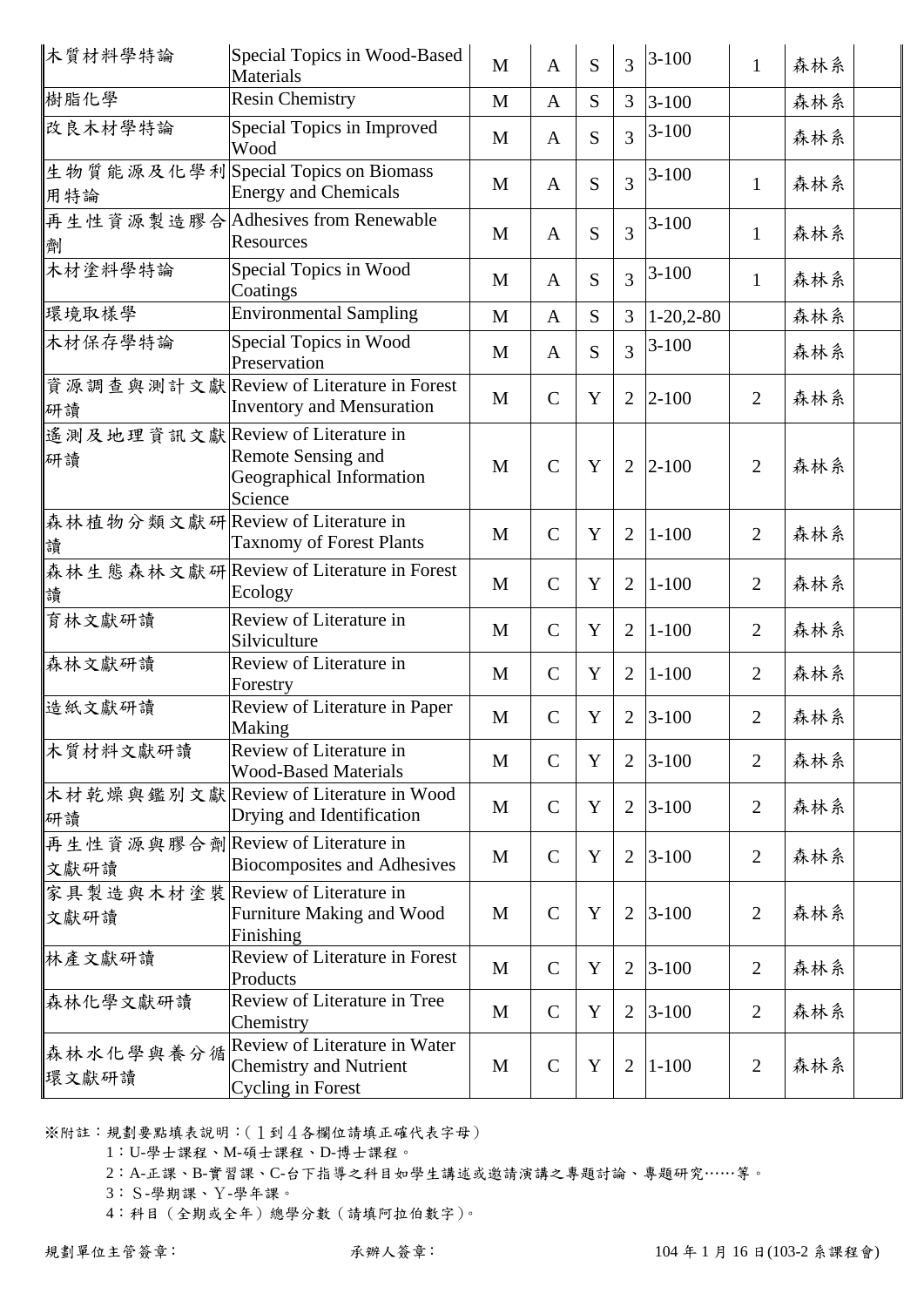| 生質能源文獻研讀                        | Review of Literature in<br><b>Biomass Energy</b>                                | $\mathbf{M}$ | $\mathcal{C}$ | Y         | $\overline{2}$ | $3 - 100$   | $\overline{2}$ | 森林系 |              |
|---------------------------------|---------------------------------------------------------------------------------|--------------|---------------|-----------|----------------|-------------|----------------|-----|--------------|
| 森林遊樂文獻研讀                        | <b>Review of Literature in Forest</b><br>Recreation                             | $\mathbf{M}$ | $\mathcal{C}$ | Y         | $\overline{2}$ | $ 2 - 100$  | $\overline{2}$ | 森林系 | $97-1$<br>新開 |
| 林產產業分析與營運<br>評估                 | Analysis and Operation<br><b>Evaluation of Forest Products</b><br>Industry      | M            | $\mathbf{A}$  | S         | 3              | $3 - 100$   | $\mathbf{1}$   | 森林系 |              |
| 木材比較解剖學                         | <b>Comparative Wood Anatomy</b>                                                 | $\mathbf{M}$ | $\mathbf{A}$  | S         | 3              | $1 - 100$   | $\mathbf{1}$   | 森林系 |              |
| 支序學                             | Cladistics                                                                      | M            | $\mathbf{A}$  | S         | $\overline{3}$ | $1 - 100$   | $\mathbf{1}$   | 森林系 |              |
| 植物拉丁文                           | <b>Botanical Latin</b>                                                          | M            | $\mathbf{A}$  | S         | $\overline{3}$ | $1 - 100$   | $\mathbf{1}$   | 森林系 |              |
| 質化學                             | 森林生態系的生物地 Biogeochemistry in Forest<br>Ecosystem                                | M            | $\mathbf{A}$  | S         | $\overline{2}$ | $1 - 100$   | $\mathbf{1}$   | 森林系 |              |
| 生態系經營學                          | <b>Ecosystem Management</b>                                                     | M            | $\mathbf{A}$  | S         | $\overline{2}$ | $1 - 100$   | $\overline{2}$ | 森林系 |              |
| 野生動物棲息地經營                       | Wildlife Habitat Management                                                     | M            | $\mathbf{A}$  | S         | $\overline{3}$ | $1 - 100$   | $\mathbf{1}$   | 森林系 |              |
| 自然資源規劃                          | <b>Natural Resources Planning</b>                                               | M            | $\mathbf{A}$  | S         | $\overline{3}$ | $1 - 100$   | $\mathbf{1}$   | 森林系 |              |
| 衝突管理與危機處理                       | <b>Conflict Management and</b><br><b>Crisis Treatment</b>                       | M            | $\mathbf{A}$  | S         | $\overline{2}$ | $ 2 - 100$  | $\mathbf{1}$   | 森林系 |              |
| 氣候變遷對策                          | <b>Climate Change Policy</b>                                                    | $\mathbf M$  | $\mathbf{A}$  | S         | $\overline{2}$ | $2 - 100$   | $\mathbf{1}$   | 森林系 |              |
| 生態模式學                           | <b>Ecological Modeling</b>                                                      | M            | $\mathbf{A}$  | S         | $\overline{2}$ | $2 - 100$   | $\overline{2}$ | 森林系 |              |
| 植物多酚成份                          | Plant Polyphenol                                                                | M            | $\mathbf{A}$  | S         | $\overline{2}$ | $3 - 100$   | $\overline{2}$ | 森林系 |              |
| 森林化學儀器分析                        | <b>Instrumental Analysis of</b><br><b>Forestry Chemistry</b>                    | M            | $\mathbf{A}$  | S         | 3              | $3 - 100$   | $\mathbf{1}$   | 森林系 |              |
| 林木代謝產物生物活<br>性研究法               | Methods in Bioactivities<br>Analysis of Metabolites from<br><b>Woody Plants</b> | M            | $\mathbf{A}$  | S         | $\overline{2}$ | $3 - 100$   | $\overline{2}$ | 森林系 |              |
| 濱水區經營                           | <b>Riparian Management</b>                                                      | M            | $\mathbf{A}$  | ${\bf S}$ | $\overline{2}$ | $2 - 100$   | $\mathbf{1}$   | 森林系 |              |
| 植物代謝體學                          | <b>Plant Metabonomics</b>                                                       | M            | $\mathbf{A}$  | S         | $\overline{2}$ | $3 - 100$   | $\overline{2}$ | 森林系 |              |
| 植物代謝體學分析技 Methods in Plant<br>術 | <b>Metabonomics</b>                                                             | M            | $\bf{B}$      | ${\bf S}$ | $\overline{2}$ | $3 - 100$   | $\overline{2}$ | 森林系 |              |
| 植物生物反應器                         | <b>Plant Bioreactor</b>                                                         | M            | AB            | S         | $\overline{2}$ | $3 - 100$   | $\overline{2}$ | 森林系 |              |
| 木材物理學特論                         | Special Topics in Wood<br>Physics                                               | M            | $\mathbf{A}$  | S         | $\overline{2}$ | $3-100$     | $\mathbf{1}$   | 森林系 |              |
| 生質物氣化程序                         | <b>Biomass Gasification Process</b>                                             | $\mathbf M$  | $\mathbf{A}$  | S         | $\overline{3}$ | $3 - 100$   | $\mathbf{1}$   | 森林系 |              |
| 生質物精煉程序                         | <b>Biomass Refinery Process</b>                                                 | M            | $\mathbf{A}$  | S         | 3              | $3-100$     | $\mathbf{1}$   | 森林系 | $97-1$<br>新開 |
| 造紙化學特論                          | <b>Special Topics in Paper</b><br>Chemistry                                     | M            | $\mathbf{A}$  | S         | 3              | $3-100$     | $\mathbf{1}$   | 森林系 |              |
| 造紙學特論                           | <b>Special Topics on Papermaking</b><br>Science                                 | $\mathbf{M}$ | $\mathbf{A}$  | S         | 3              | $3-100$     | $\overline{2}$ | 森林系 |              |
| 遊憩與公園遊客管理                       | Visitor Management in Parks<br>and Recreation                                   | M            | $\mathbf{A}$  | ${\bf S}$ | 3              | $2 - 100$   | $\mathbf 1$    | 森林系 | $97-1$<br>新開 |
| 酵素學                             | Enzymology                                                                      | M            | $\mathbf{A}$  | S         | 2              | $1 - 100$   | $\mathbf{1}$   | 生科系 |              |
| 電子顯微鏡概論                         | <b>Introduction to Electronic</b><br>Microscopy                                 | M            | $\mathbf{A}$  | ${\bf S}$ | 2              | $1-50,3-50$ | $\mathbf{1}$   | 生科系 |              |

1:U-學士課程、M-碩士課程、D-博士課程。

2:A-正課、B-實習課、C-台下指導之科目如學生講述或邀請演講之專題討論、專題研究……等。

3:S-學期課、Y-學年課。